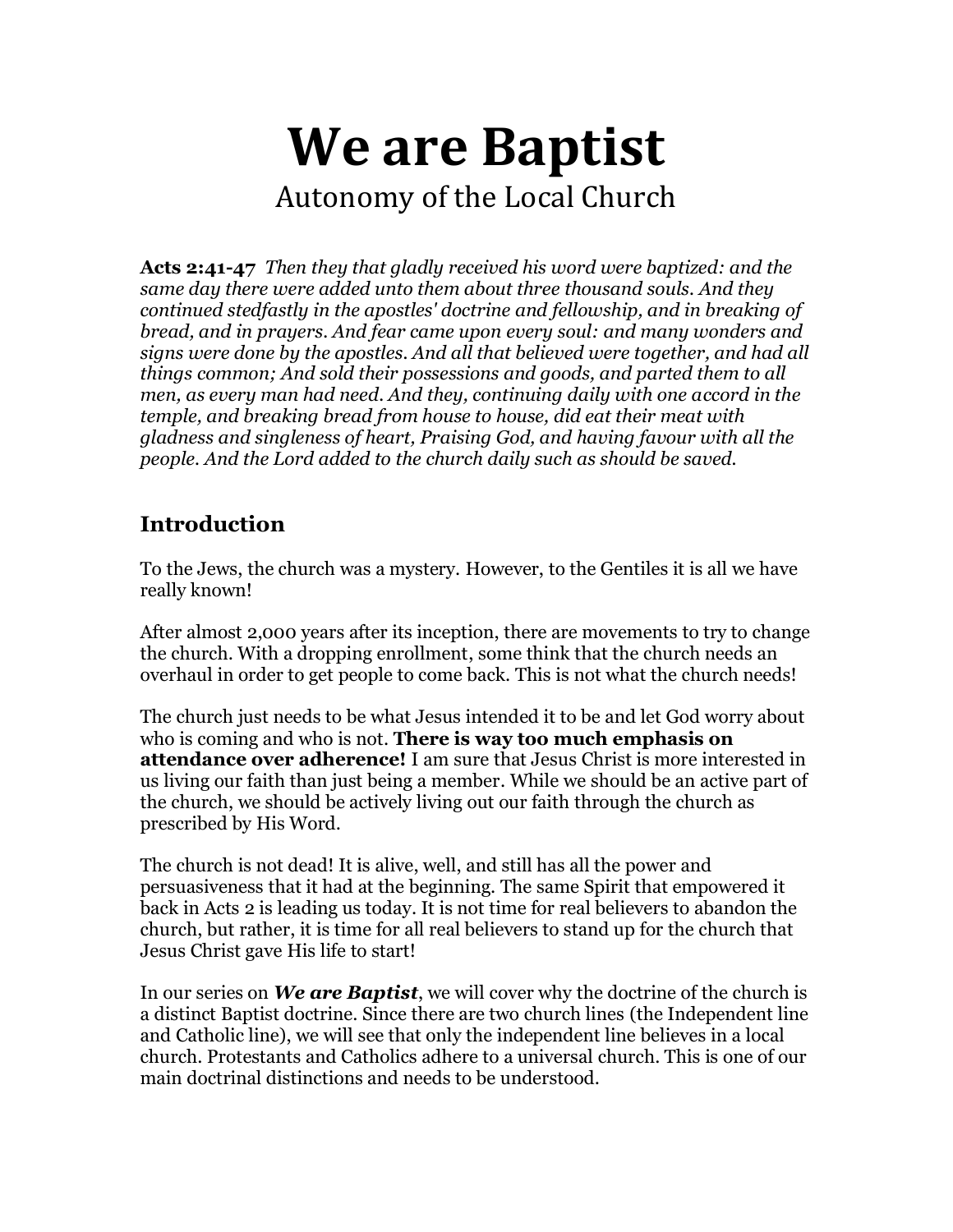## **I. Biblical Facts Regarding the church**

A. Jesus Christ is the **head of the church.**

**Ephesians 5:23** *For the husband is the head of the wife, even as Christ is the head of the church: and he is the saviour of the body.* **Ephesians 2:20** *And are built upon the foundation of the apostles and prophets, Jesus Christ himself being the chief corner stone;* **1 Peter 2:6** *Wherefore also it is contained in the scripture, Behold, I lay in Sion a chief corner stone, elect, precious: and he that believeth on him shall not be confounded.* **Mark 12:10** *And have ye not read this scripture; The stone which the builders rejected is become the head of the corner:*

- B. The church started with Jesus Christ and not at **Pentecost.**
	- 1. Church definition means ecclesia which is called out
	- 2. Jesus' Baptism

**Matthew 3:13-17** *Then cometh Jesus from Galilee to Jordan unto John, to be baptized of him. But John forbad him, saying, I have need to be baptized of thee, and comest thou to me? And Jesus answering said unto him, Suffer it to be so now: for thus it becometh us to fulfil all righteousness. Then he suffered him. And Jesus, when he was baptized, went up straightway out of the water: and, lo, the heavens were opened unto him, and he saw the Spirit of God descending like a dove, and lighting upon him: And lo a voice from heaven, saying, This is my beloved Son, in whom I am well pleased.*

I believe the church starts with Jesus' baptism. It is the beginning of His ministry.

3. Jesus called out the disciples

**Matthew 4:18-22** *And Jesus, walking by the sea of Galilee, saw two brethren, Simon called Peter, and Andrew his brother, casting a net into the sea: for they were fishers. And he saith unto them, Follow me, and I will make you fishers of men. And*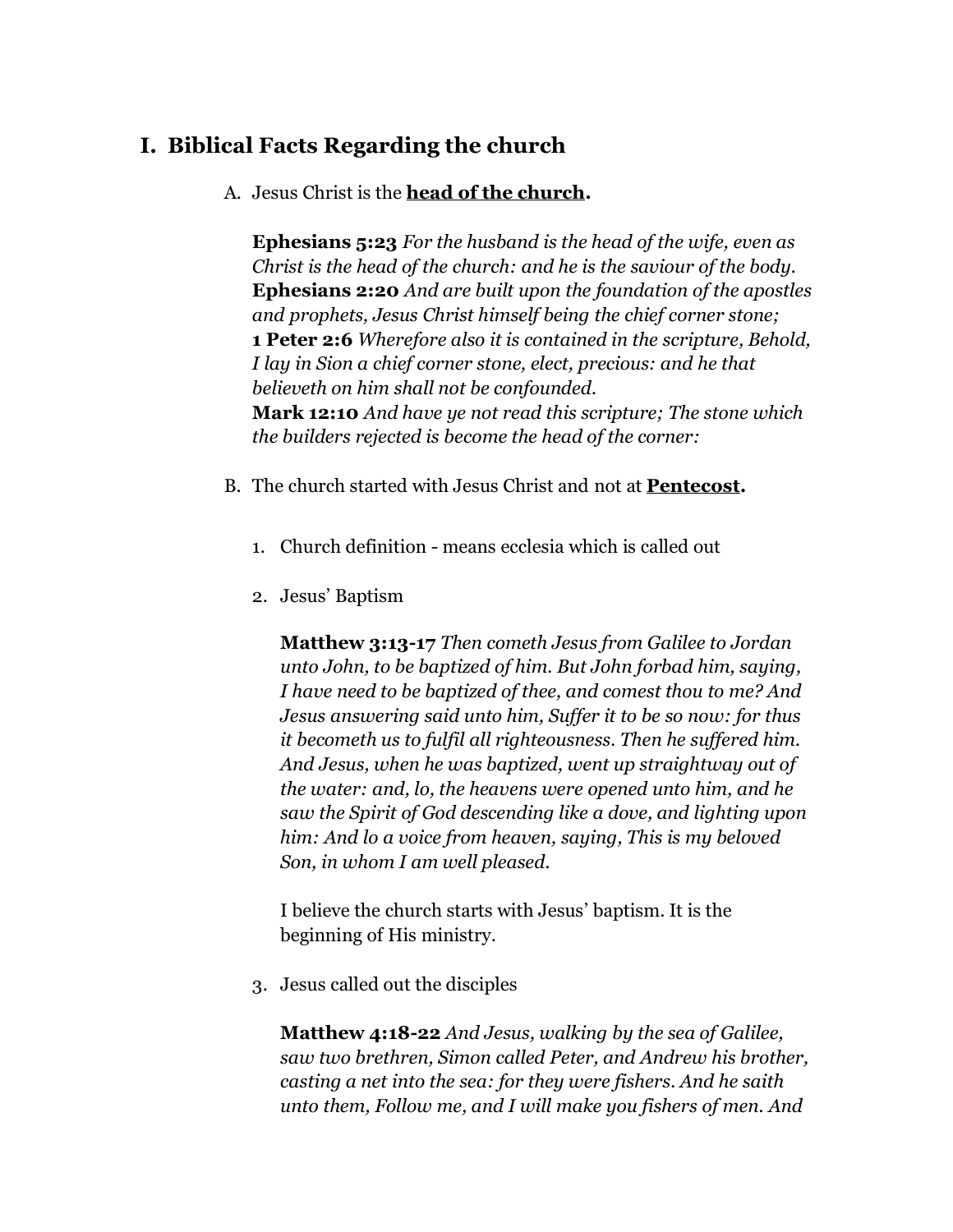*they straightway left their nets, and followed him. And going on from thence, he saw other two brethren, James the son of Zebedee, and John his brother, in a ship with Zebedee their father, mending their nets; and he called them. And they immediately left the ship and their father, and followed him.*

After the temptation Jesus immediately calls His disciples. It is this calling out that shows that the church is intact and operational.

4. Jesus gave them instructions for the church

**Matthew 18:15-17** *Moreover if thy brother shall trespass against thee, go and tell him his fault between thee and him alone: if he shall hear thee, thou hast gained thy brother. But if he will not hear thee, then take with thee one or two more, that in the mouth of two or three witnesses every word may be established. And if he shall neglect to hear them, tell it unto the church: but if he neglect to hear the church, let him be unto thee as an heathen man and a publican.*

You can see from this verse that Jesus was already talking like the church existed and giving instructions on how to handle problems in the church. This included church discipline.

As we put these verses together and in context, we see that Jesus was the start of the church and so it had to begin before Pentecost. When Jesus called out His disciples, He was calling them into the first church that He was the head. At Pentecost we see a great outpouring of the Holy Spirit and the expanding of the church. This great revival was something to behold, but when you look at the context it says that those three thousand that we saved that day were added to the church. To add them means the church already existed.

C. The church is more **powerful than Satan**.

**Matthew 16:18** *And I say also unto thee, That thou art Peter, and upon this rock I will build my church; and the gates of hell shall not prevail against it.*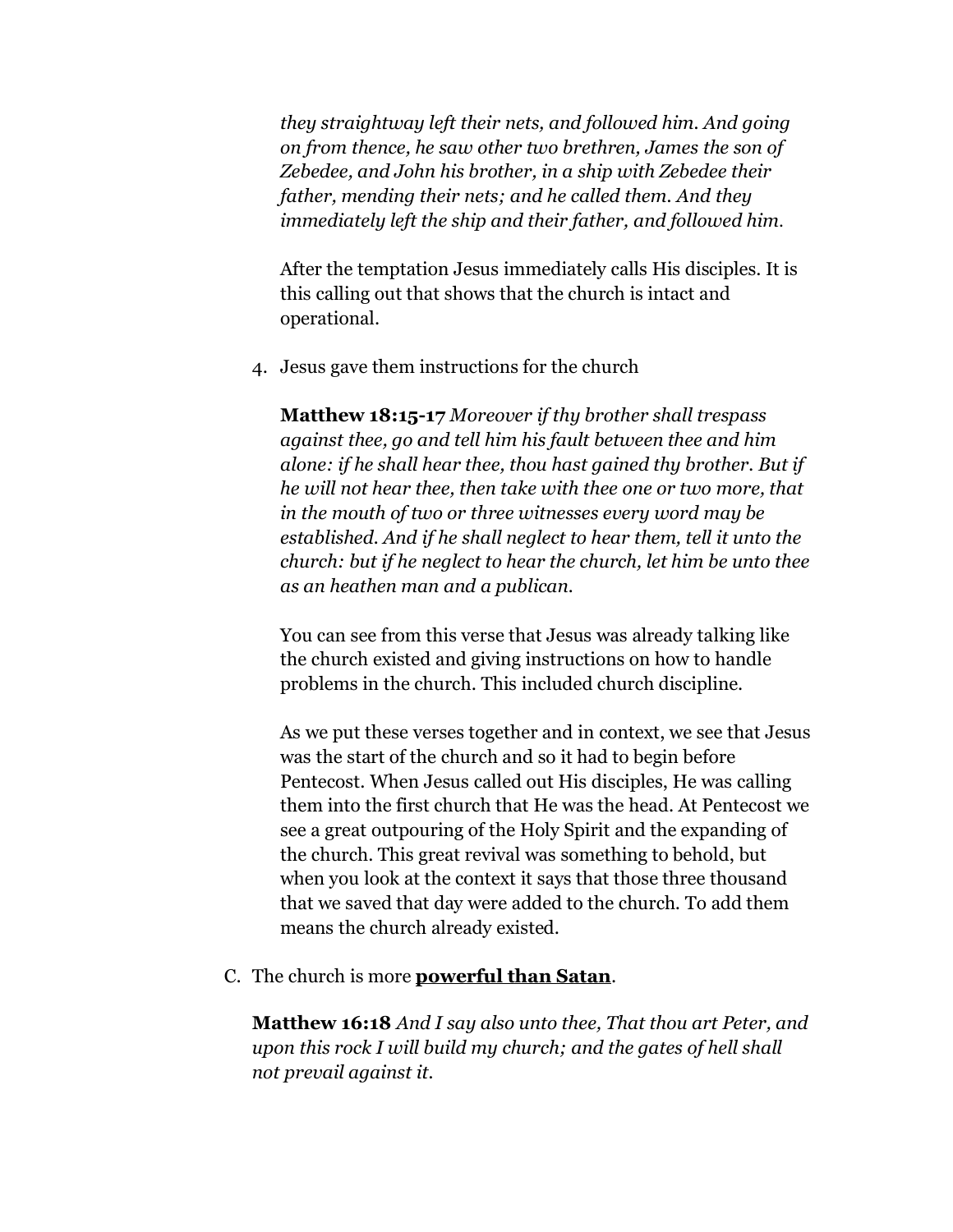- 1. Satan does not have power over the church!
- 2. The gates of hell are a symbolism for a defense, meaning that the church should be on the offensive. We too often see ourselves on the defensive when in reality we should be on the offensive!

#### D. The church is **primarily local**

- 1. It is only universal for the purpose of all believers are part of the same body! The culmination of this does not take place until the rapture!
	- a. We are all Christians
	- b. We are all a part of the family of God
	- c. We will not all be together until the thousand-year reign of Jesus Christ
- 2. We are **local** in authority because of the defined operations of the church.
	- a. All the letters were written to local churches.
		- Although they are inspired and are for all churches, the letters were addressed to local autonomous churches.
	- b. Each church has a pastor

**Ephesians 4:11-16** *And he gave some, apostles; and some, prophets; and some, evangelists; and some, pastors and teachers; For the perfecting of the saints, for the work of the ministry, for the edifying of the body of Christ: Till we all come in the unity of the faith, and of the knowledge of the Son of God, unto a perfect man, unto the measure of the stature of the fulness of Christ: That we henceforth be no more children, tossed to and fro, and carried about with every wind of doctrine, by the sleight of men, and cunning craftiness, whereby they lie in wait to deceive; But speaking*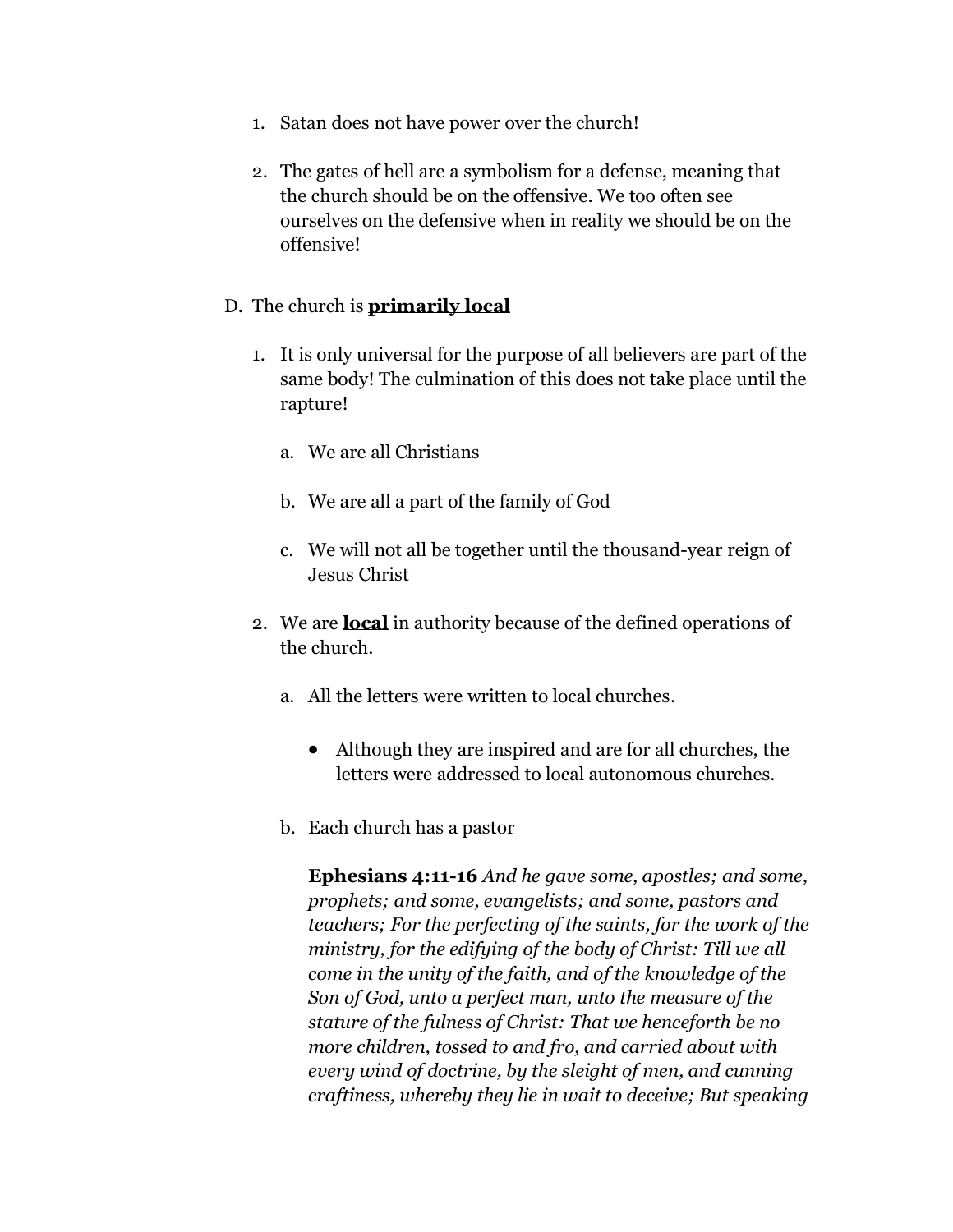*the truth in love, may grow up into him in all things, which is the head, even Christ: From whom the whole body fitly joined together and compacted by that which every joint supplieth, according to the effectual working in the measure of every part, maketh increase of the body unto the edifying of itself in love.*

The Bible clearly does not allow women to be pastors.

**1 Corinthians 14:34-35** *Let your women keep silence in the churches: for it is not permitted unto them to speak; but they are commanded to be under obedience, as also saith the law. And if they will learn any thing, let them ask their husbands at home: for it is a shame for women to speak in the church.*

**1 Timothy 2:9-13** *In like manner also, that women adorn themselves in modest apparel, with shamefacedness and sobriety; not with broided hair, or gold, or pearls, or costly array; But (which becometh women professing godliness) with good works. Let the woman learn in silence with all subjection. But I suffer not a woman to teach, nor to usurp authority over the man, but to be in silence. For Adam was first formed, then Eve.*

c. Each church has deacons

**1 Timothy 3:8** *Likewise must the deacons be grave, not double tongued, not given to much wine, not greedy of filthy lucre;*

**Acts 6:1-5** *And in those days, when the number of the disciples was multiplied, there arose a murmuring of the Grecians against the Hebrews, because their widows were neglected in the daily ministration. Then the twelve called the multitude of the disciples unto them, and said, It is not reason that we should leave the word of God, and serve tables. Wherefore, brethren, look ye out among you seven men of honest report, full of the Holy Ghost and wisdom, whom we may appoint over this business. But we will give ourselves continually to prayer, and to the ministry of the*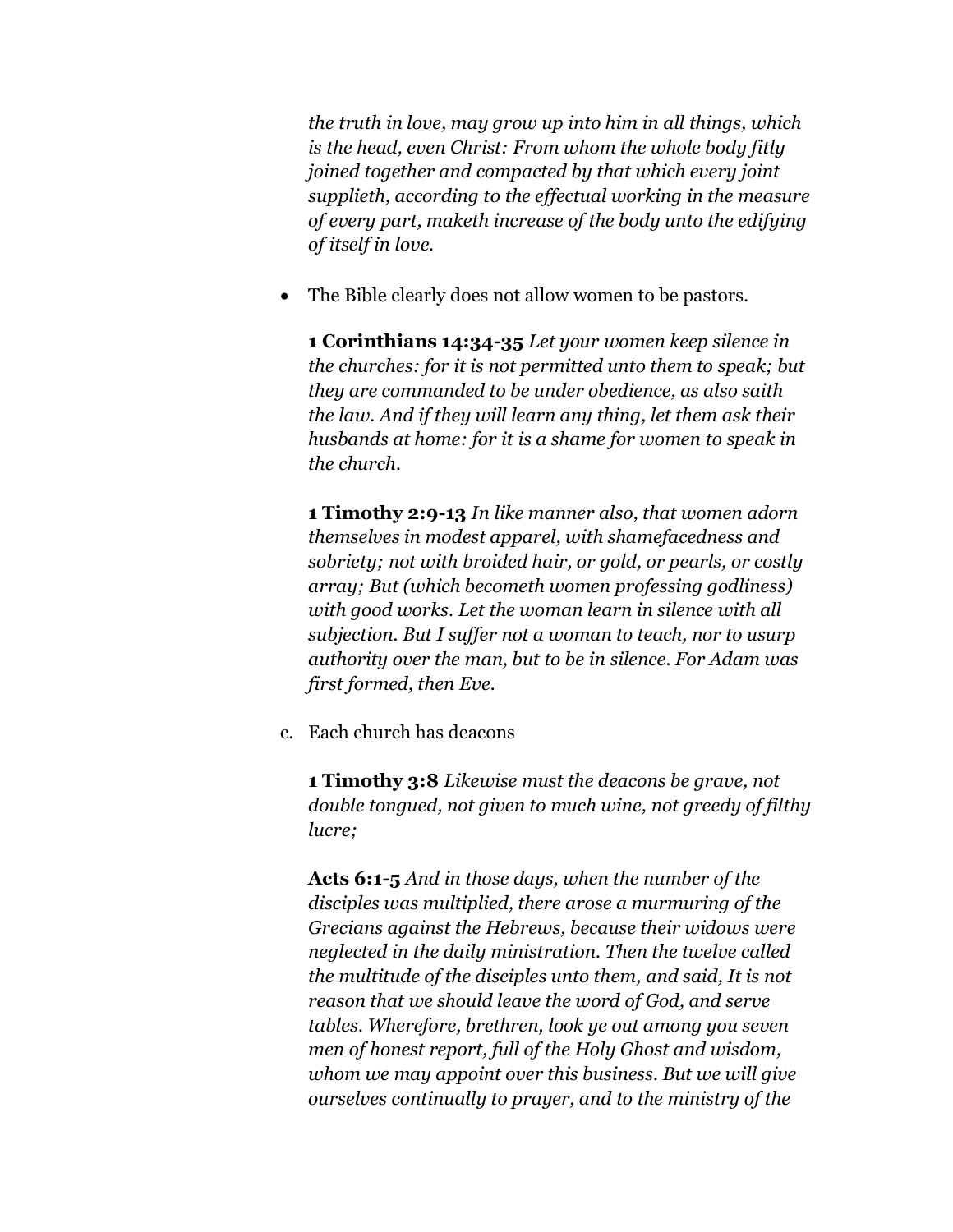*word. And the saying pleased the whole multitude: and they chose Stephen, a man full of faith and of the Holy Ghost, and Philip, and Prochorus, and Nicanor, and Timon, and Parmenas, and Nicolas a proselyte of Antioch:*

- At no point did deacons get the authority to rule the church. They are servants of the church.
- d. Each church performs its own accountability and church discipline.
- 3. The universal model contradicts the pattern of the **New Testament church**.
- 4. The only universal church we see promoted until Jesus comes to reign is the **one world church**.

Note: This is why non-denominational churches pose such a great threat to biblical churches. It slowly changes peoples understanding of a Biblical church and deceives believers into thinking they are benefiting the church, when in reality they are opening the door for the one world church.

5. The hierarchy of churches with a central head began with the **Catholic church**.

Note: Although local churches are not exempt from improprieties, they are more contained and never sanctioned by the whole of Christianity.

E. The church is significant because **Jesus started it and died** for the church!

**Ephesians 5:25-27** *Husbands, love your wives, even as Christ also loved the church, and gave himself for it; That he might sanctify and cleanse it with the washing of water by the word, That he might present it to himself a glorious church, not having*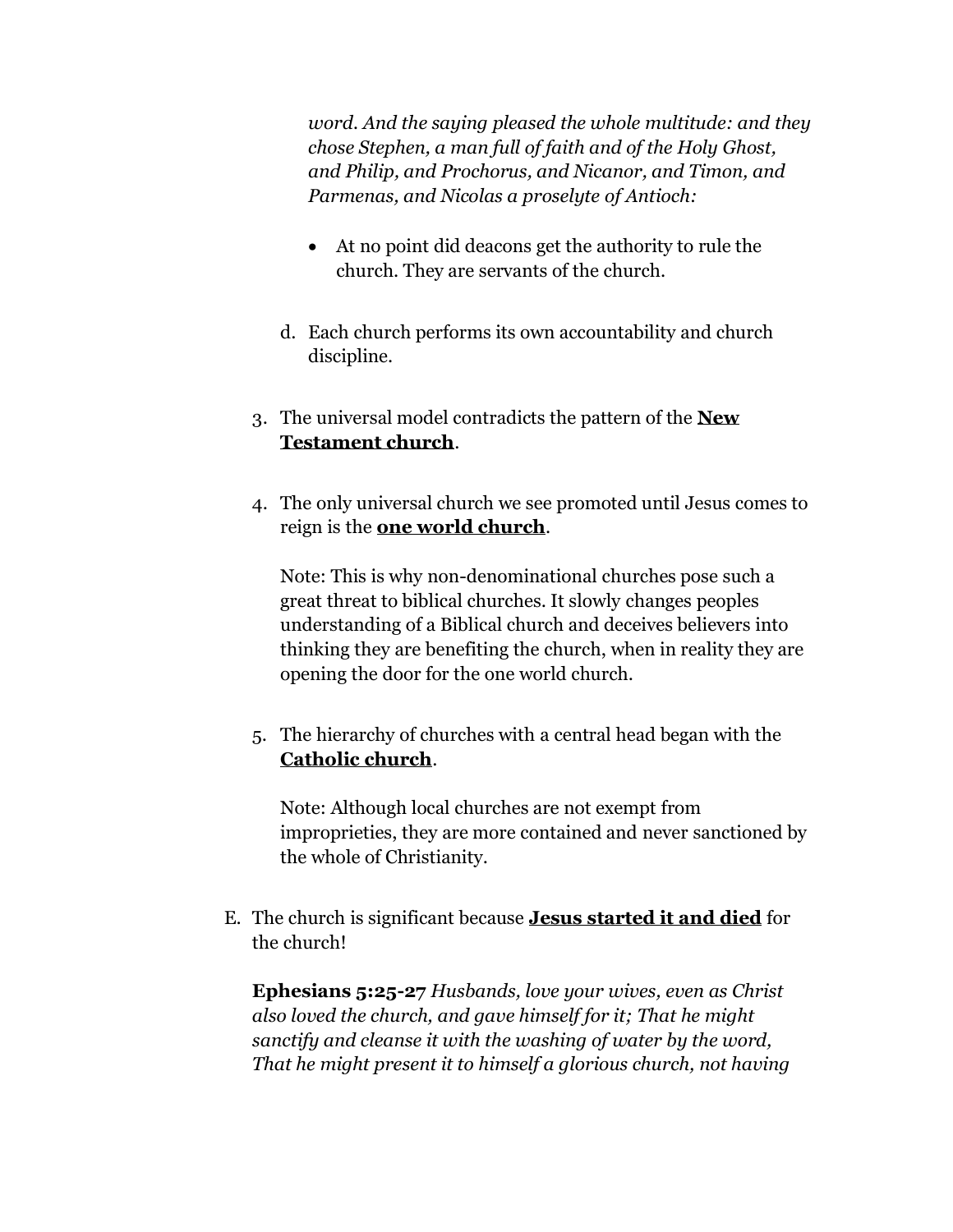*spot, or wrinkle, or any such thing; but that it should be holy and without blemish*.

1. The church will always be relevant because it is the only institution that Jesus gave His life to preserve.

2. Jesus knew that churches would not be perfect, but He designed them to lead us perfectly in following Him.

## **II. A Comparison Between Local and Universal Church Philosophy**

- A. The local church model **matches** the churches in the New Testament.
	- It fulfills the hermeneutic circle of the parts (pastor, deacons, offerings, baptism, church discipline, electing deacons, etc) fitting the whole. When you apply the parts of the church explained in the New Testament to the universal model it is left with a lot of question marks.
	- The local church model makes sense when understanding the purpose and practice of churches. For instance, who is your pastor, who are your deacons, where do you tithe, where do you serve, how do you keep the local church going, who are you accountable to, and many more logical answers. A universal model would mean that every ordained minister is your pastor, every elected deacon – your deacon, you could give to any church – which would greatly hinder the operations of local churches, and you could attend any church anywhere at anytime leaving the local church without workers and consistency to fulfill the great commission. The universal model does not make practical sense.
- B. The universal church is set up to be a part of a one world **religion** because they are already practicing as one.
	- They unite on the grounds of claiming to believe in God, not on God's doctrines.